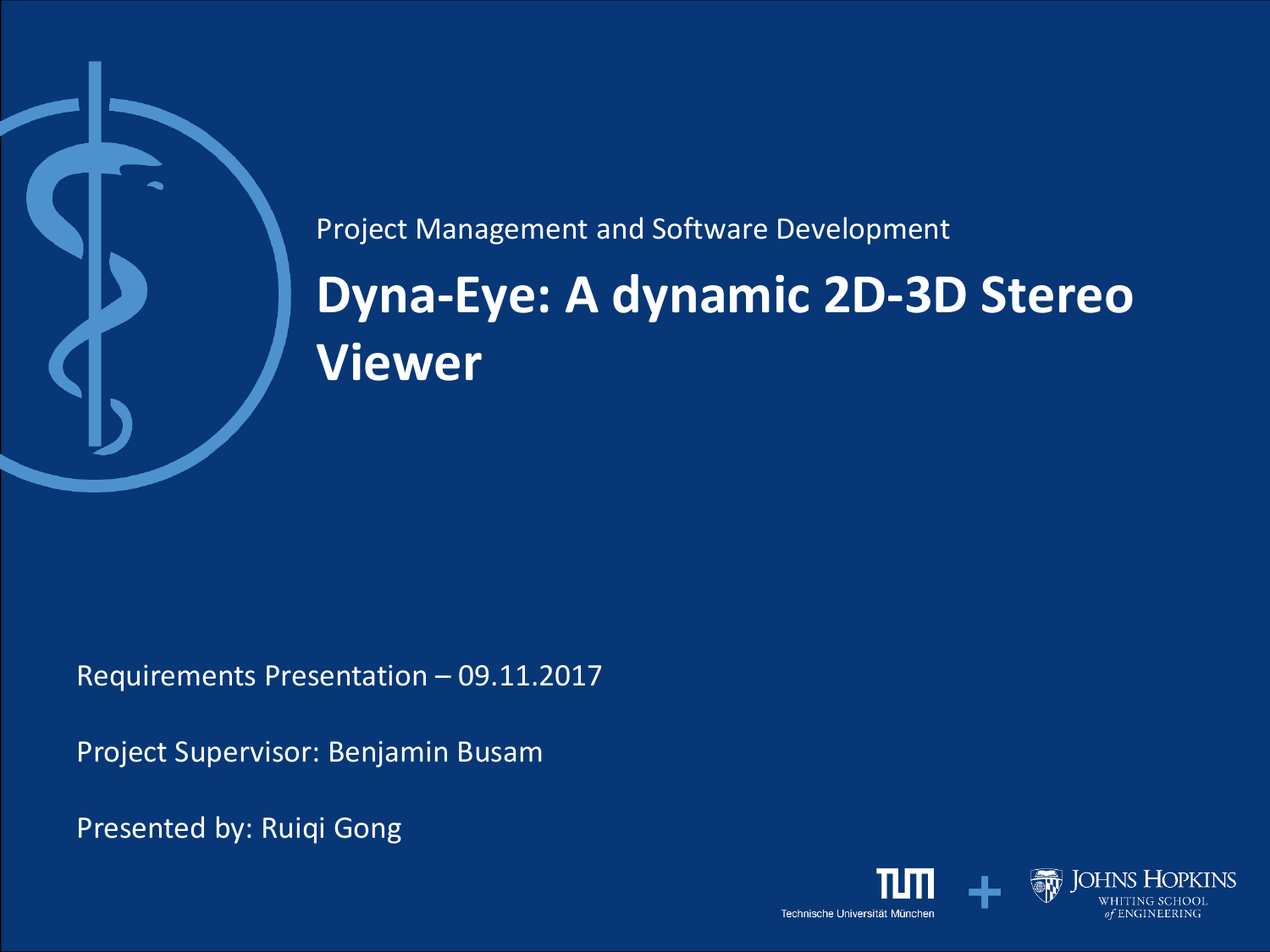## **Background & Motivation**

- 3D view: important for surgeries
- Common methods:
	- Head mounted display
	- Stereo control cabinet
- Drawbacks:
	- difficult interaction with the team
	- always focus on the same plane regardless of the depth





[aerzteblatt.de](https://www.aerzteblatt.de/archiv/172886/Medica-2015-Schaufenster-fuer-Innovationen). "Medica 2015: Schaufenster für Innovationen".  $(05.11.2017)$ 



[investors.com](https://www.investors.com/news/technology/4-big-cap-medical-device-stocks-reporting-earnings-this-week/). "4 Big-Cap Medical Device Stocks Reporting Earnings This Week". (05.11.2017)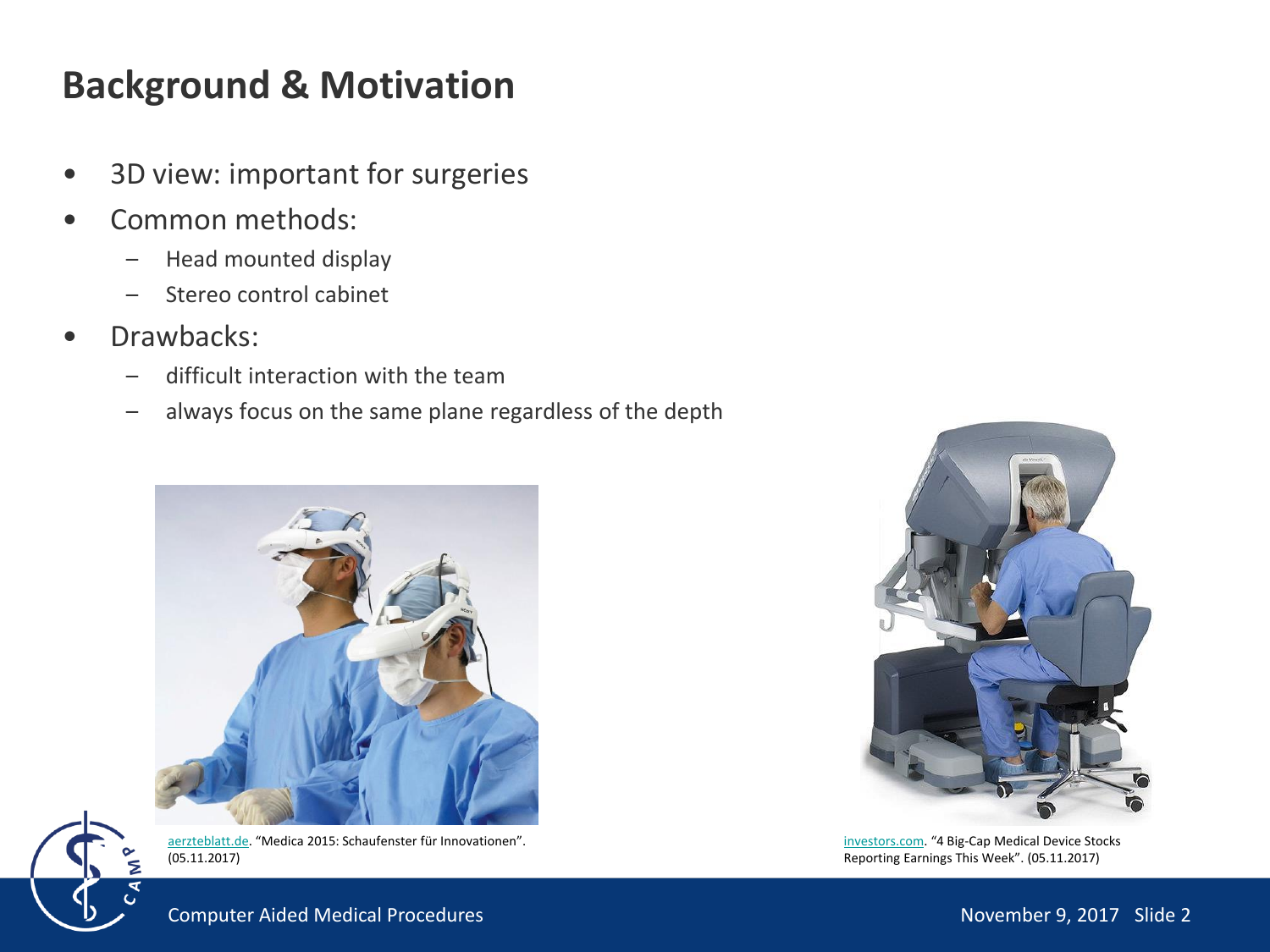# **Main Idea**

- Stereo view with crossed eyes
- Pros:
	- No additional devices needed
	- Focus changes with depth
- Cons:
	- Training required



[YouTube](https://www.youtube.com/watch?v=zBa-bCxsZDk). "3D without glasses, Cross-Eye HD" (07.11.2017)



[Donald Simanek](https://www.lhup.edu/~dsimanek/3d/view3d.htm). "How to view 3D without glasses". (05.11.2017)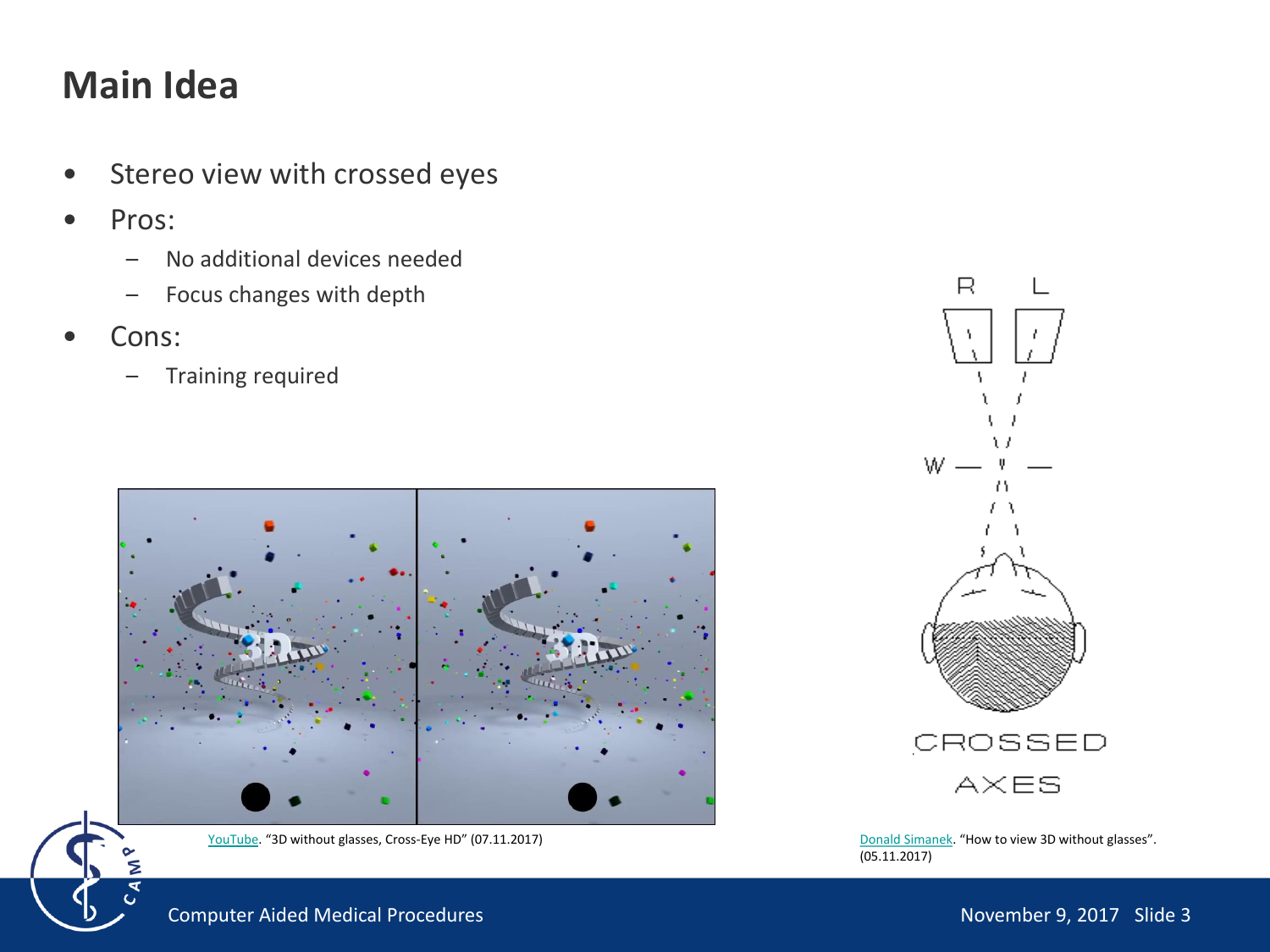# **Tasks Description**

- First: Static stereo view with pre-defined "focal length"
	- 3D rendering for multiple fixed focus points
- Next: Dynamic stereo view
	- 3D rendering for a focus point that moves smoothly
- Programming Language: C++
- Libraries:



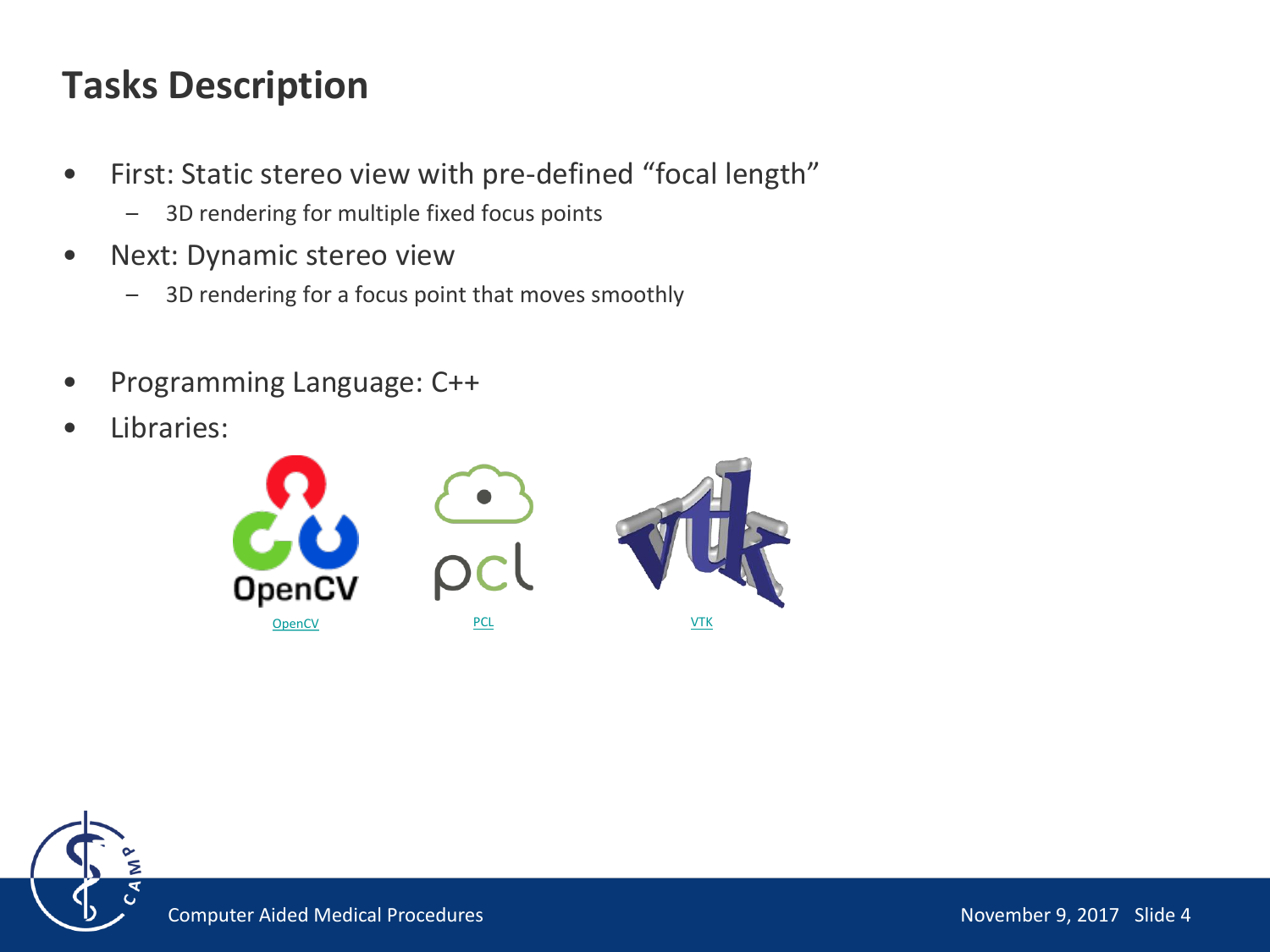### **Stakeholders**





Chair for Computer Aided Medical Procedures & Augmented Reality



FRAMOS GmbH Chair for Computer Aided Medical Interdisziplinäres Forschungslabor (IFL)

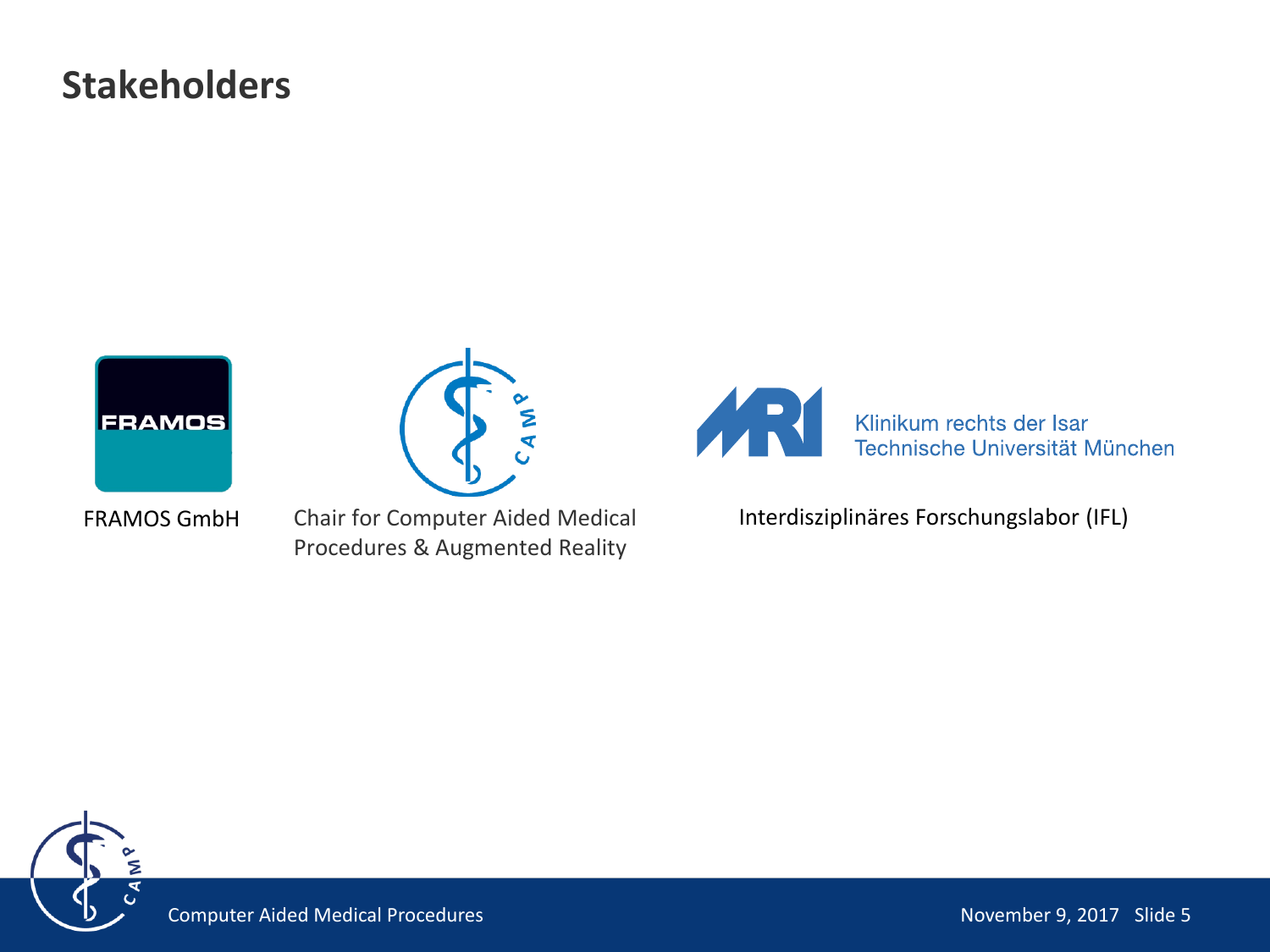#### **UML Diagram**





Σ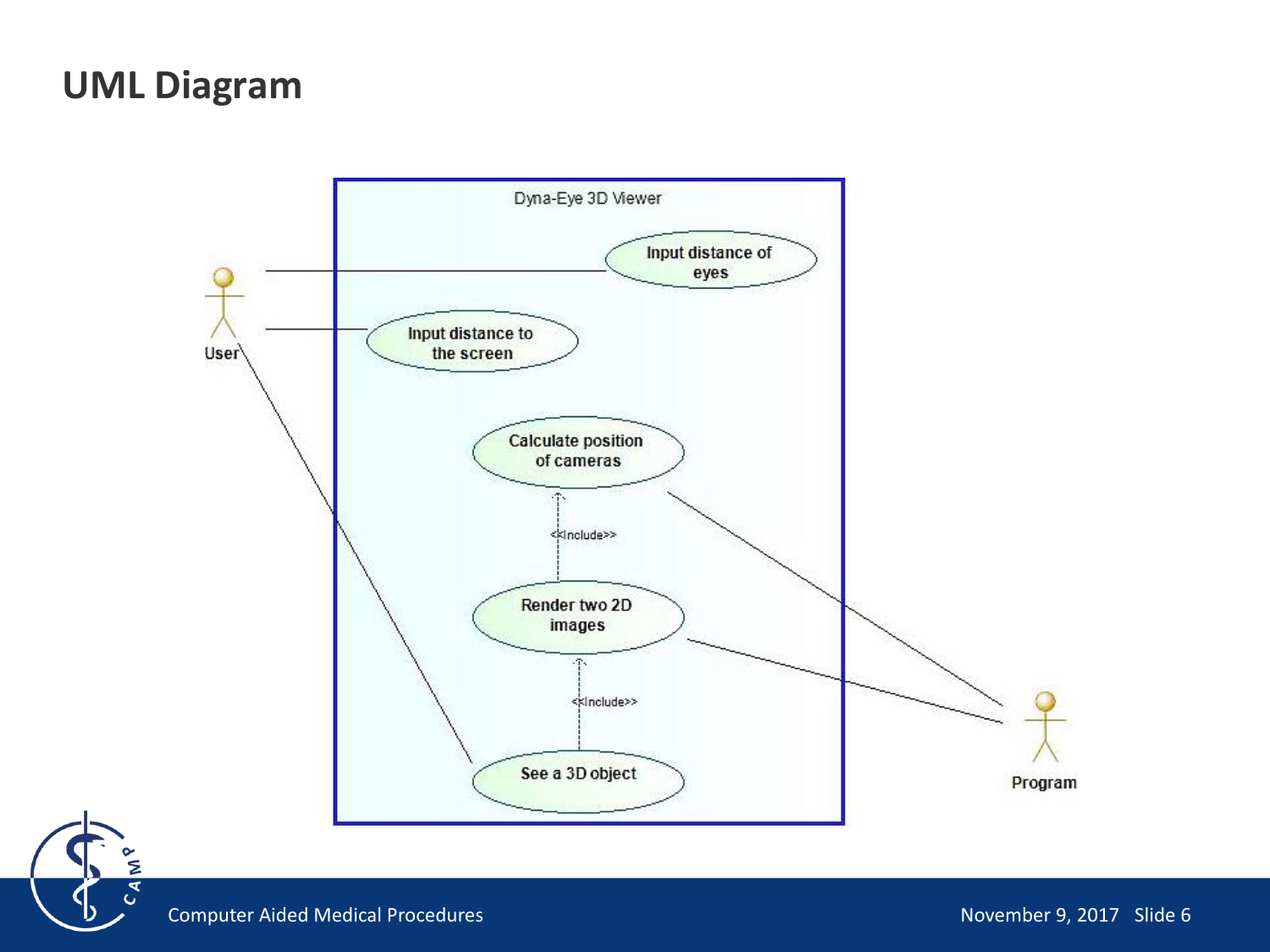#### **Gantt Project Plan**



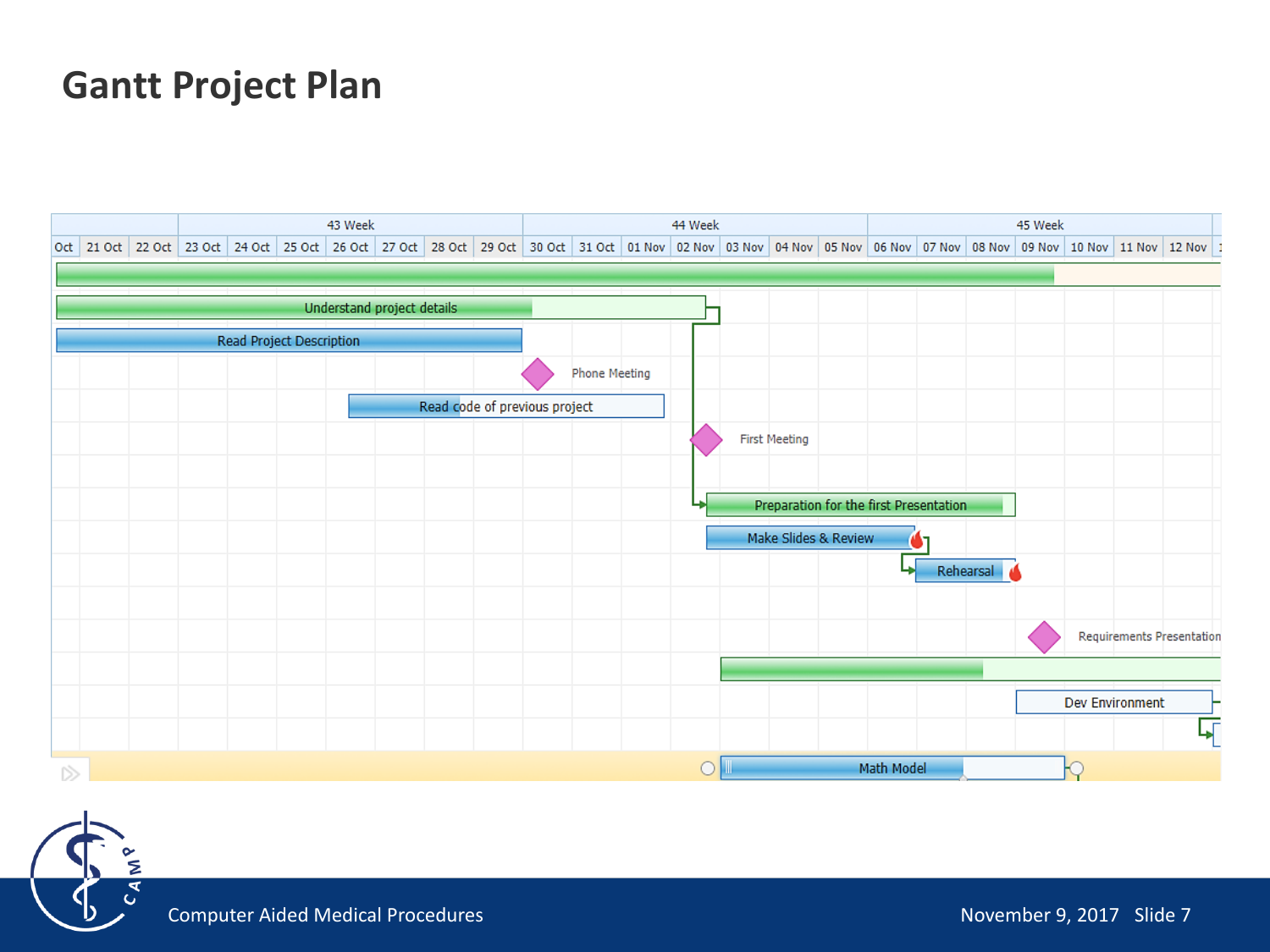#### **Gantt Project Plan**